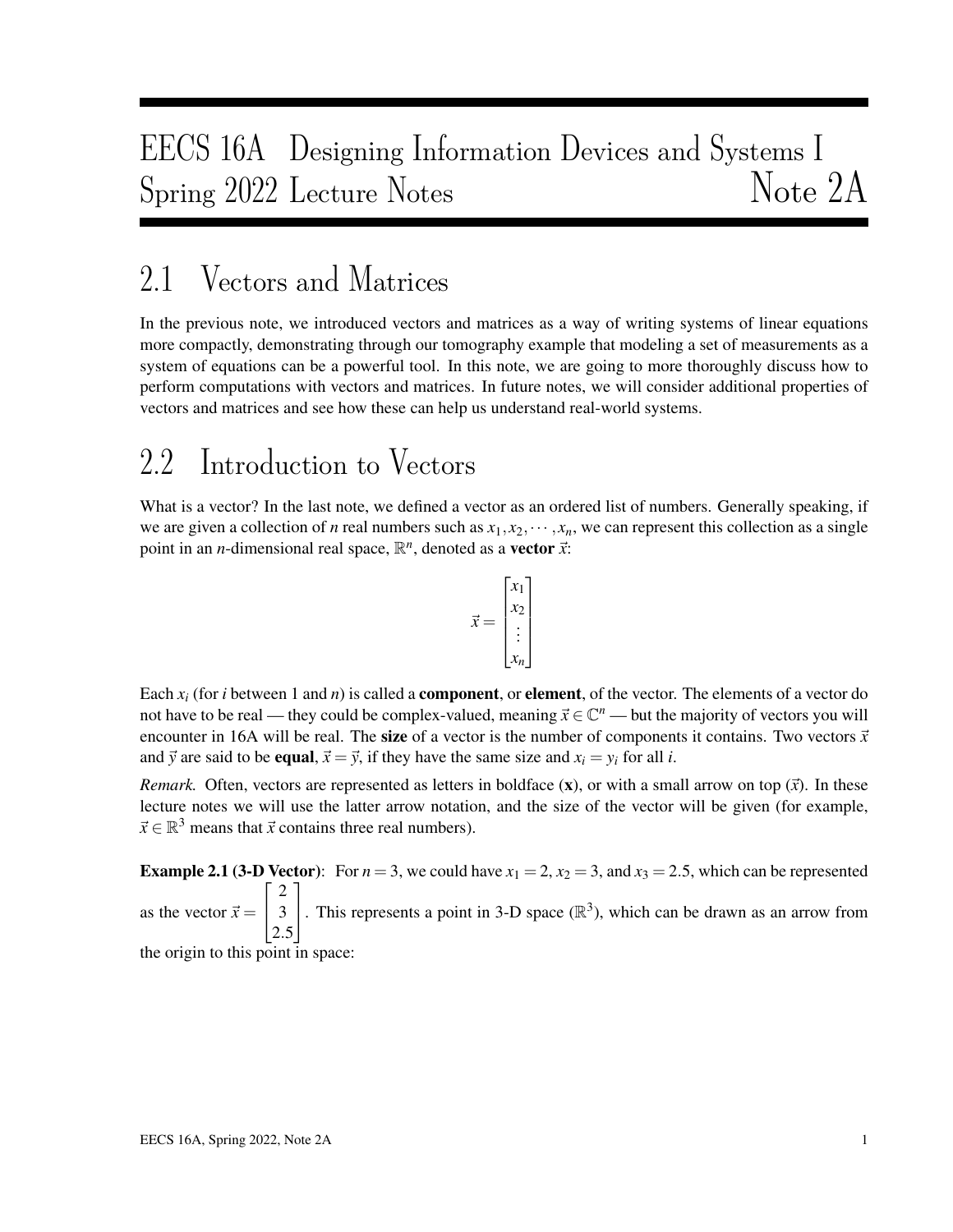

Vectors can be used to help write systems of equations compactly, but they are also useful for representing a multitude of things — anything that can be represented as an ordered list of numbers can be expressed as a vector. For instance, in the tomography example, we can write a vector to represent the amount of light absorbed by each bottle in a row or column.

#### 2.2.1 Examples of Vectors

**Example 2.2 (Position vs. time):**  $\vec{x} \in \mathbb{R}^n$  can represent samples of a quantity at *n* time points. Imagine a car moving along a line. Its position at time  $t_1, t_2, \dots, t_n$  can be represented with a vector:

$$
\vec{x} = \begin{bmatrix} x_{t_1} \\ x_{t_2} \\ \vdots \\ x_{t_n} \end{bmatrix}
$$

Here,  $x_{t_i}$  represents the position of the car at time  $t_i$ .

Example 2.3 (Quadrotor state): Vectors can be used to represent the *state* of a system, defined as follows:

Definition 2.1 (State): The minimum information you need to completely characterize a system at a given point in time, without any need for more information about the past of the system.

State is a powerful concept because it lets us separate the past from the future. The state completely captures the present — and the past can only affect the future through the present. We will revisit the concept of state in 16B, and you will see this in your homework.

As an example, consider modeling the dynamics of a quadrotor. The state of a quadrotor at a particular time can be summarized by its 3D position, angular position, velocity, and angular velocity, which can be represented as a vector  $\vec{q} \in \mathbb{R}^{12}$ , as illustrated in Figure 1.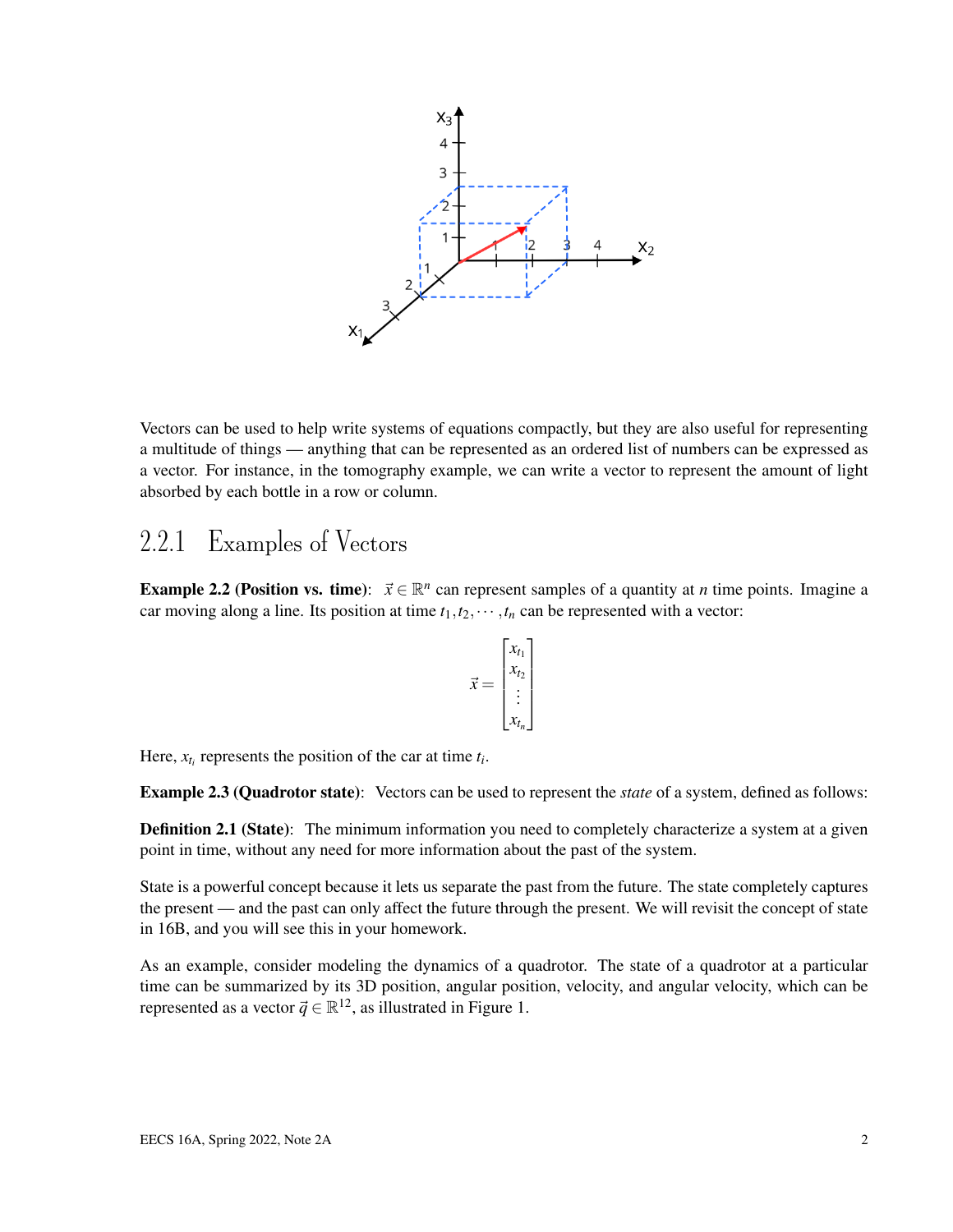$$
\sum_{\substack{z \text{ is a point of } x \\ z \text{ is a point of } y \\ z \text{ is a point of } y \\ z \text{ is a point of } y \\ z \text{ is a point of } y \\ z \text{ is a point of } y \\ z \text{ is a point of } y \\ z \text{ is a point of } y \\ z \text{ is a point of } y \\ z \text{ is a point of } y \\ z \text{ is a point of } y \\ z \text{ is a point of } y \\ z \text{ is a point of } y \\ z \text{ is a point of } y \\ z \text{ is a point of } y \\ z \text{ is a point of } y \\ z \text{ is a point of } y \\ z \text{ is a point of } y \\ z \text{ is a point of } y \\ z \text{ is a point of } y \\ z \text{ is a point of } y \\ z \text{ is a point of } y \\ z \text{ is a point of } y \\ z \text{ is a point of } y \\ z \text{ is a point of } y \\ z \text{ is a point of } y \\ z \text{ is a point of } y \\ z \text{ is a point of } y \\ z \text{ is a point of } y \\ z \text{ is a point of } y \\ z \text{ is a point of } y \\ z \text{ is a point of } y \\ z \text{ is a point of } y \\ z \text{ is a point of } y \\ z \text{ is a point of } y \\ z \text{ is a point of } y \\ z \text{ is a point of } y \\ z \text{ is a point of } y \\ z \text{ is a point of } y \\ z \text{ is a point of } y \\ z \text{ is a point of } y \\ z \text{ is a point of } y \\ z \text{ is a point of } y \\ z \text{ is a point of } y \\ z \text{ is a point of } y \\ z \text{ is a point of } y \\ z \text{ is a point of } y \\ z \text{ is a point of } y \\ z \text{ is a point of } y \\ z \text{ is a point of } y \\ z \text{ is a point of } y \\ z \text{ is a point of } y \\ z \text{ is a point of } y \\ z \text{ is a point of } y \\ z \text{ is a point of } y \\ z \text{ is a point of } y \\ z \text{ is a point of } y \\ z \text{ is a point of } y \\ z \text{ is a point of } y \\ z \text{ is a point of } y \\ z \text{ is a point of } y \\ z \text{ is a point of } y \\ z \text{ is a point of } y \\ z \text{ is a point of } y \\ z \text{ is a point of } y \\ z \text{ is a point of } y \\ z \text{ is a point of } y \\ z \text{ is a point of } y \\ z \text{ is
$$

Figure 1: A quadrotor (left) and the vector containing the information needed to determine its state (right). The 3D position of the quadrotor is captured in its *x*, *y*, and *z* coordinates, while its angular position is measured as its roll, pitch, and yaw. A dot above a variable implies taking a derivative with respect to time, giving the velocity of each component (for instance,  $\dot{x} = \frac{dx}{dt}$  is the quadrotor's velocity in the *x* direction).

Example 2.4 (Electrical circuit quantities): Later in this course, we will learn about *current* and *voltage*, which are physical quantities present in electrical circuits. The current and voltage vary at different points in the electrical circuit, and we can represent these quantities as elements in a vector where the size of the vector will depend on the complexity of the circuit. We'll get into this more in the second module of this course!

Example 2.5 (Vectors representing functions): Consider a simple game in which points are earned or lost by rolling a 6-sided die. If you roll a 5 or lower, you earn the number of points that you roll, but if you roll a 6, you earn -6 points. We could define a function that maps the die roll outcome, *d*, to the number of points earned by that roll,  $p(d)$ :

$$
p(d) = \begin{cases} d & \text{if } d \le 5 \\ -d & \text{if } d = 6 \end{cases}
$$

We could also capture this information in a vector that summarizes all possible values of  $p(d)$ :

$$
\begin{bmatrix} p(1) \\ p(2) \\ p(3) \\ p(4) \\ p(5) \\ p(6) \end{bmatrix} = \begin{bmatrix} 1 \\ 2 \\ 3 \\ 4 \\ 5 \\ -6 \end{bmatrix}
$$

Because the input domain of the function  $p(d)$  is restricted to the integers 1 through 6, it is easy to see how it can be represented as a vector. It turns out that we can build a vector representation of any function with a numerical output — even functions that operate on an input domain of infinite size, such as all real numbers or all integers. Such functions can be represented by an *infinite-dimensional* vector. But for the most part, "vectors" in 16A will refer to finite-dimensional vectors.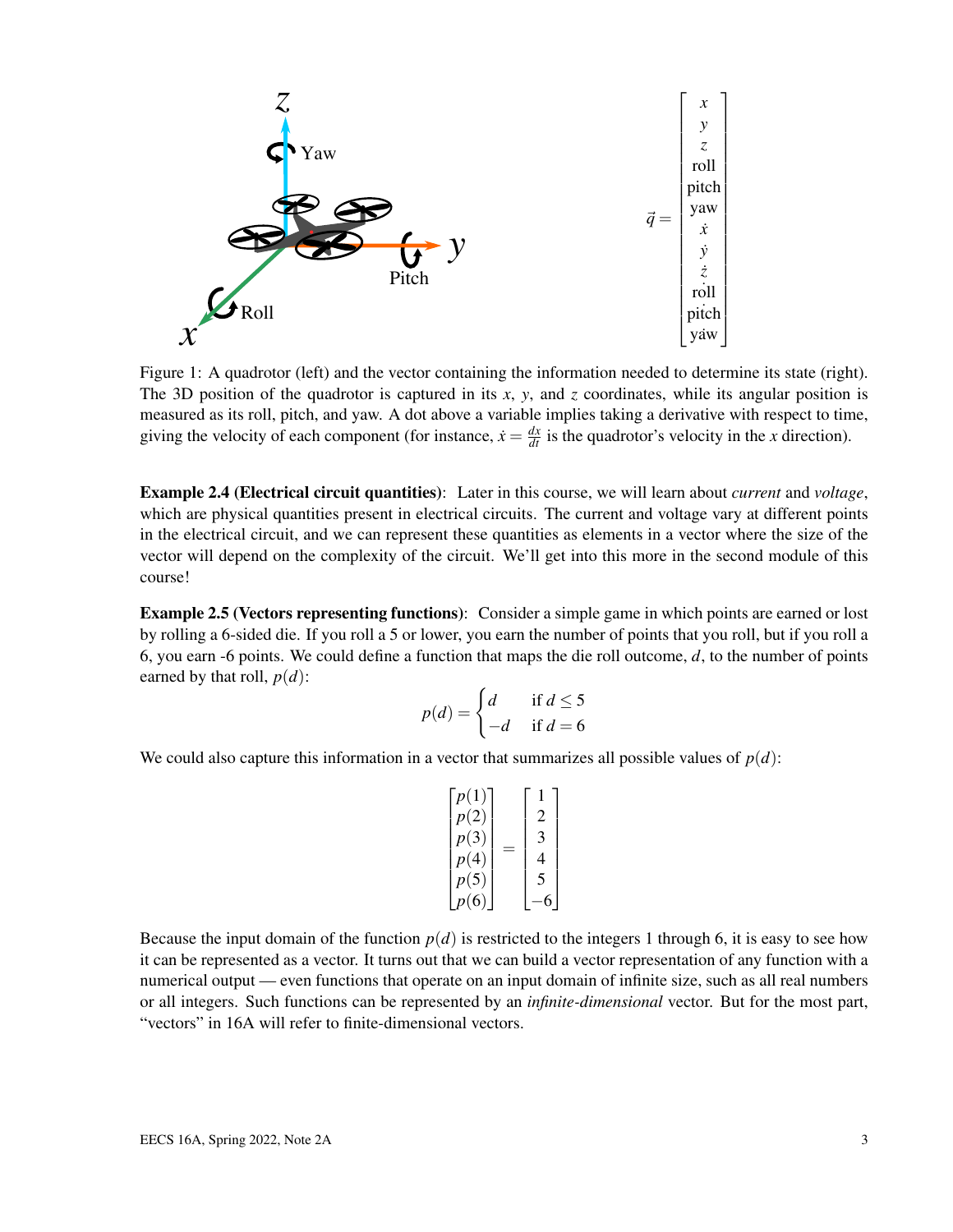**Example 2.6 (Color):** This is relevant to the lab we will do! The vector

$$
\vec{x} = \begin{bmatrix} x_1 \\ x_2 \\ x_3 \end{bmatrix}, \quad \vec{x} \in \mathbb{R}^3
$$

can represent a color, with its components giving red, green, and blue (RGB) intensity values. Typically, the entries of  $\vec{x}$  will fall in a range that reflects the range of the color (often 0 to 255)<sup>1</sup>. However, the reality of color is quite subtle and involves psychophysics as well as ideas that are related to ideas of sampling that we will talk about in 16B.

**Example 2.7 (Image):** A grayscale image of  $m \times n$  pixels is effectively a matrix with *m* rows and *n* columns, with entries corresponding to the grayscale levels at the pixel location. This matrix in  $\mathbb{R}^{m \times n}$  could be represented by a vector of length *mn* (and therefore, a vector in R *mn*) by placing all pixel readings in a single list. This is explained in more detail in the figure below.

$$
\begin{bmatrix} x_{11} & x_{12} & \cdots & x_{1n} \\ x_{21} & x_{22} & \cdots & x_{2n} \\ \vdots & \vdots & \ddots & \vdots \\ x_{m1} & x_{m2} & \cdots & x_{mn} \end{bmatrix} \Rightarrow \begin{bmatrix} x_{11} \\ x_{1n} \\ \vdots \\ x_{2n} \\ \vdots \\ x_{m1} \\ \vdots \\ x_{mn} \end{bmatrix}
$$

*Why not represent an image as a matrix?* As we will see in the rest of this note, we can perform any linear operation on a vector using matrix-vector multiplication. So even though an image looks like a matrix, it is mathematically easier to represent it as a vector.

*What about a color image?* The image could be stored in a vector in R <sup>3</sup>*mn*, because each of the *mn* pixels has values for red, green, and blue.

### 2.2.2 Special Vectors

Definition 2.2 (Zero Vector): A zero vector is a vector with all the components equal to zero, usually just represented as  $\vec{0}$ . You can usually tell the size of the zero vector  $\vec{0}$  from the context: if  $\vec{x} \in \mathbb{R}^n$  is added to  $\vec{0}$ , then  $\vec{0}$  must also be in  $\mathbb{R}^n$ .

Definition 2.3 (Standard Unit Vector): A standard unit vector is a vector with all components equal to 0 except for one element, which is equal to 1. A standard unit vector where the *i*th position is equal to 1 is written as  $\vec{e}_i$ . We can denote the 3 standard unit vectors in  $\mathbb{R}^3$  as:

$$
\vec{e_1} = \begin{bmatrix} 1 \\ 0 \\ 0 \end{bmatrix}, \vec{e_2} = \begin{bmatrix} 0 \\ 1 \\ 0 \end{bmatrix}, \vec{e_3} = \begin{bmatrix} 0 \\ 0 \\ 1 \end{bmatrix}
$$

When talking about standard unit vectors in the context of states, we might also use the word "pure" to refer to such states. This is because they only have one kind of component in them. Other states are mixtures of pure states.

<sup>&</sup>lt;sup>1</sup>Why 0 to 255? We will cover this more in 16B, but generally speaking, the 256 integers in this range can be represented easily as an 8-bit binary number because  $256 = 2^8$ .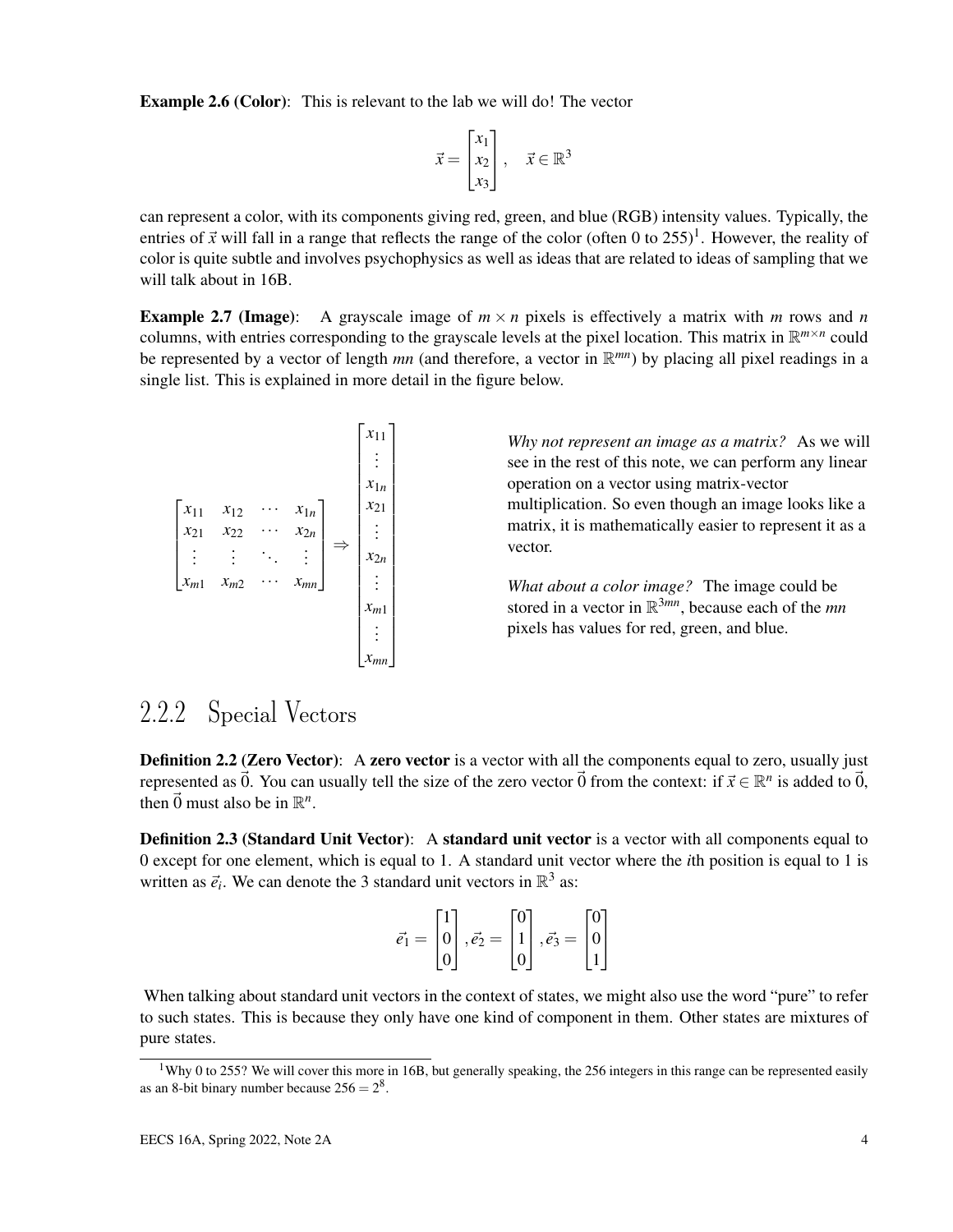# 2.3 Vector Operations

## 2.3.1 Vector Addition

Two vectors of the same size and in the same space (e.g. complex numbers, real numbers, etc.) can be added together by adding their corresponding components. For example, we can add two vectors in  $\mathbb{R}^3$ :

$$
\begin{bmatrix} -1 \\ 3.5 \\ 0 \end{bmatrix} + \begin{bmatrix} 2 \\ -1 \\ 3 \end{bmatrix} = \begin{bmatrix} -1+2 \\ 3.5-1 \\ 0+3 \end{bmatrix} = \begin{bmatrix} 1 \\ 2.5 \\ 3 \end{bmatrix}
$$

Vector addition can be performed graphically as well. In  $\mathbb{R}^n$ , you place the tail of the first vector at the origin, and then place the tail of the second vector at the first vector's head. The vector from the origin to the head of the second vector is the resulting vector sum. The following illustration shows how this can be done for two vectors,  $\vec{x}$  and  $\vec{y}$ , in  $\mathbb{R}^2$ :



Figure 3: Adding two vectors in  $\mathbb{R}^2$ . We can see that  $\vec{x} + \vec{y} = \vec{y} + \vec{x}$ .

**Properties of Vector Addition:** Many of the properties of addition you are already familiar with when adding individual numbers hold for vector addition as well. For three vectors  $\vec{x}, \vec{y}, \vec{z} \in \mathbb{R}^n$  (and  $\vec{0} \in \mathbb{R}^n$ ), the following properties hold:

> **Commutativity** (shown in Figure 3):  $\vec{x} + \vec{y} = \vec{y} + \vec{x}$ Associativity:  $(\vec{x} + \vec{y}) + \vec{z} = \vec{x} + (\vec{y} + \vec{z})$ Additive identity:  $\vec{x}+\vec{0}=\vec{x}$ Additive inverse:  $\vec{x}+(-\vec{x})=\vec{0}$

### 2.3.2 Scalar Multiplication

We can multiply a vector by a number, called a scalar. $<sup>2</sup>$ </sup>

**Definition 2.4 (Scalar):** A scalar is a number. In mathematics and physics, scalars can be used to describe magnitude or used to scale things (e.g. cut every element of a vector in half by multiplying by 0.5, or flip the signs of each element in a vector by multiplying by  $-1$ ).

<sup>&</sup>lt;sup>2</sup>Note that this scalar must be in the same space as the vector (e.g. also in the reals,  $\mathbb{R}$ , or in the complex numbers,  $\mathbb{C}$ ). Since we'll only be working over the reals in this class, you don't have to worry about this detail.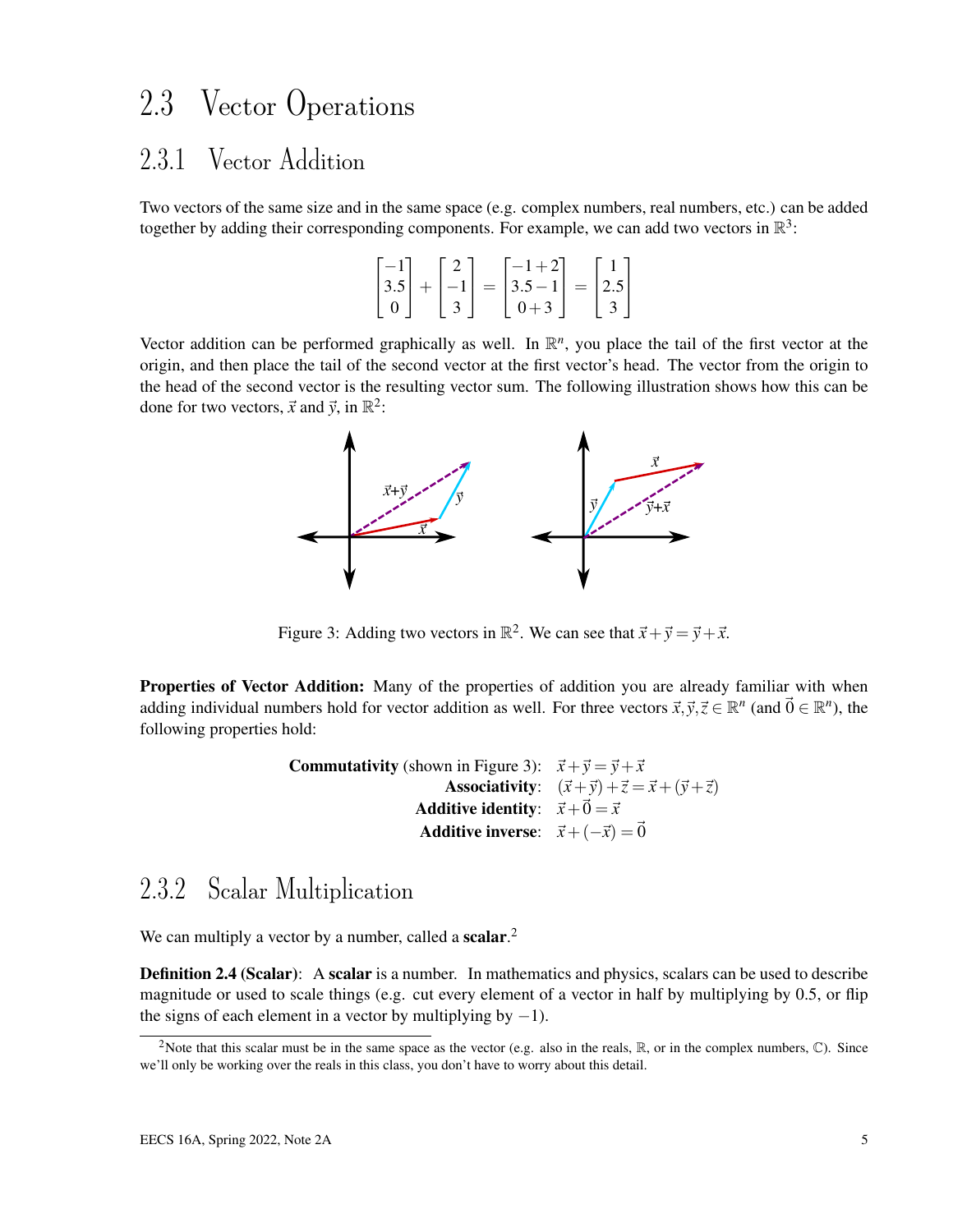To perform scalar multiplication, just multiply each of the components of the vector by the scalar:

$$
-3 \times \begin{bmatrix} -1 \\ 3.5 \\ 0 \end{bmatrix} = \begin{bmatrix} 3 \\ -10.5 \\ 0 \end{bmatrix}
$$

In general, for a scalar  $\alpha$  and vector  $\vec{x}$ , this looks like

$$
\alpha \begin{bmatrix} x_1 \\ x_2 \\ \vdots \\ x_n \end{bmatrix} = \begin{bmatrix} \alpha x_1 \\ \alpha x_2 \\ \vdots \\ \alpha x_n \end{bmatrix}
$$

As an example, we can scale a vector  $\vec{x} \in \mathbb{R}^2$  by 2 or -2:



**Example 2.8 (Negative Vector):** To obtain a negative vector  $-\vec{x}$ , where  $\vec{x} \in \mathbb{R}^n$ , we can just multiply the vector  $\vec{x}$  by the scalar −1. In other words,  $-\vec{x} = -1 \times \vec{x}$ .

**Example 2.9 (Zero Vector):** We can obtain the zero vector by multiplying any vector by 0:  $0\vec{x} = \vec{0}$ 

**Properties of Scalar Multiplication:** Just as multiplying a scalar by a scalar is associative  $((xy)z = x(yz))$ , distributive  $(x(y+z) = xy + xz)$ , and the multiplicative identity holds (multiplying any number by 1 returns that original number), multiplying a scalar by a vector has the same properties:

**Associativity:** 
$$
(\alpha \beta) \vec{x} = \alpha(\beta \vec{x})
$$
  
**Distributivity:**  $(\alpha + \beta) \vec{x} = \alpha \vec{x} + \beta \vec{x}$   
**Multiplicative identity:**  $1\vec{x} = \vec{x}$ 

### 2.3.3 Vector Transpose

The transpose of a vector (or a matrix) is a crucial piece of notation for vector and matrix calculations. We write the transpose of a vector  $\vec{x}$  as  $\vec{x}^T$ . If  $\vec{x} =$  $\sqrt{ }$  $\vert$ *x*1 . . . *xn* 1 , then  $\vec{x}^T = \begin{bmatrix} x_1 & \cdots & x_n \end{bmatrix}$ . The transpose of a column

vector (a vertical vector) is called a row vector (a horizontal vector). As you might expect, the transpose of a row vector is a column vector. In other words, the transpose of the transpose of a vector recovers the original vector.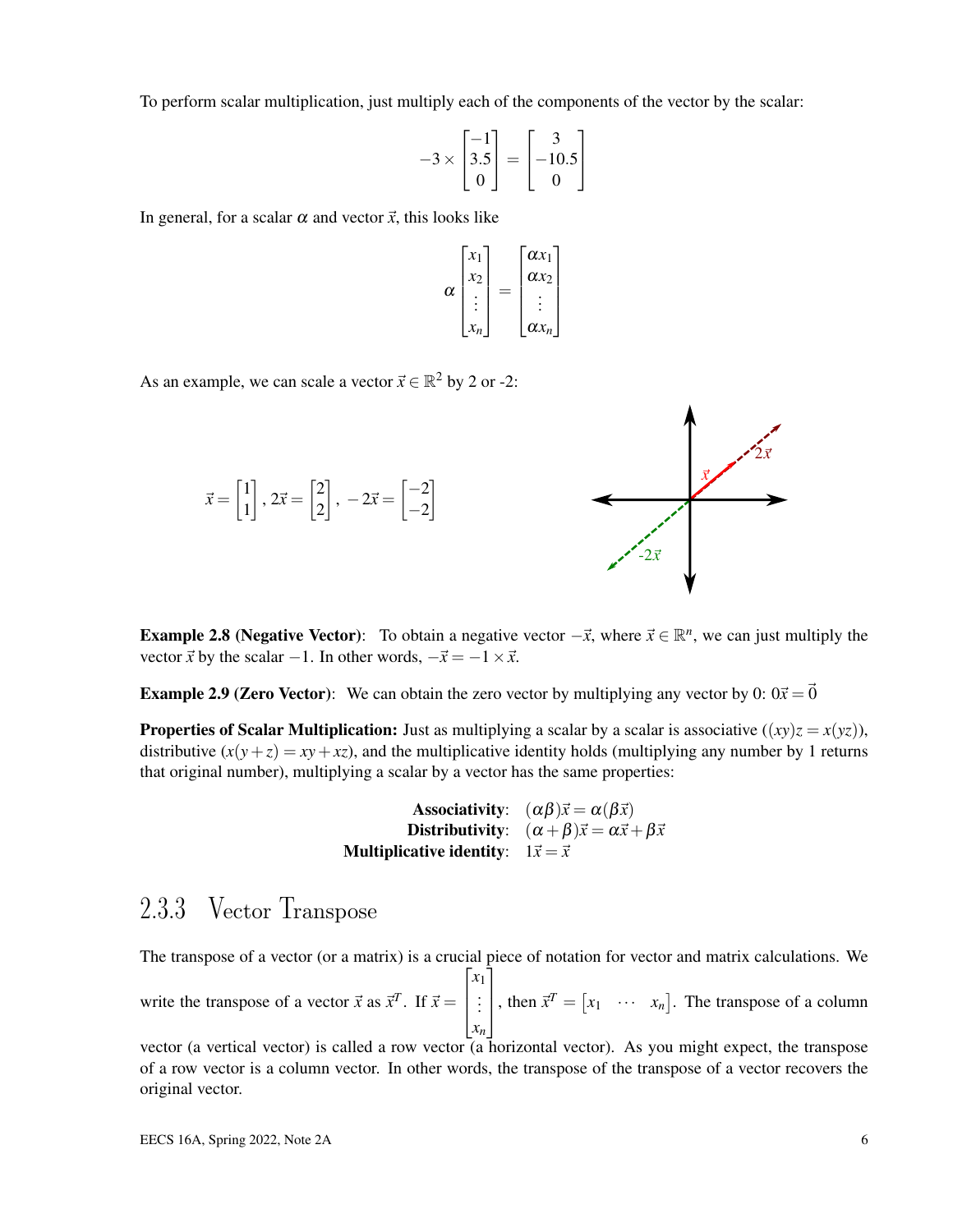It is important to recognize that, though the transpose of a vector contains the same elements as the original vector, it is still a different vector! That is to say, for any vector  $\vec{x}$  (with at least two components),  $\vec{x}^T \neq \vec{x}$ !

#### 2.3.4 Vector-Vector Multiplication

While the operations we have discussed thus far are largely consistent with your intuition from working with scalars, vector-vector multiplication is not quite as straightforward. By convention, a row vector can only be multiplied by a column vector (and vice versa). Moreover, vector-vector multiplication is not commutative, so  $\vec{y}^T \vec{x} \neq \vec{x} \vec{y}^T$ . In fact, while  $\vec{y}^T \vec{x}$  is only defined when both vectors have the same number of elements,  $\vec{x} \vec{y}^T$ is defined for vectors of any size.

Multiplying a column vector by a row vector on the left is one way of computing the **inner product** or **dot product** of two vectors,<sup>3</sup> which we will discuss further in later notes. An alternative notation for the inner product of two vectors is  $\langle \vec{x}, \vec{y} \rangle$  - we will see a lot more of this notation in Module 3 of the course. Below is an illustration of  $\vec{y}^T \vec{x}$ :

$$
\overrightarrow{y}^T \overrightarrow{x} = \boxed{y_1} \quad \overrightarrow{y_2} \quad \cdots \quad \overrightarrow{y_n} \begin{bmatrix} \overrightarrow{x} \\ \overrightarrow{x_1} \\ \vdots \\ \overrightarrow{x_n} \end{bmatrix} = y_1 x_1 + y_2 x_2 + \cdots + y_n x_n
$$

Fundamentally,  $\vec{y}^T \vec{x}$  is a sum of products — each element in  $\vec{y}$  is multiplied by the corresponding element in  $\vec{x}$ , and all of these products are added together. This form of vector-vector multiplication maps a pair of vectors in  $\mathbb{R}^n$  to a single scalar in  $\mathbb{R}$ . Notice that the inner product as we have defined it is *commutative*, since from the definition, it is clear that  $\vec{y}^T \vec{x}$ . As it turns out, this ceases to be true when we start working with complex numbers, as will be seen in EE 16B.

Multiplying a row vector by a column vector on the left, on the other hand, generates a matrix. For instance, the product of  $\vec{x} \in \mathbb{R}^n$  and  $\vec{y}^T \in \mathbb{R}^m$  is given by:

$$
\vec{x}\vec{y}^T = \begin{bmatrix} x_1 \\ x_2 \\ \vdots \\ x_n \end{bmatrix} \begin{bmatrix} y_1 & y_2 & \cdots & y_m \end{bmatrix} = \begin{bmatrix} x_1y_1 & x_1y_2 & \cdots & x_1y_m \\ x_2y_1 & x_2y_2 & \cdots & x_2y_m \\ \vdots & \vdots & \vdots & \vdots \\ x_ny_1 & x_ny_2 & \cdots & x_ny_m \end{bmatrix}
$$

The entry in row *i* and column *j* of  $\vec{x} \vec{y}^T$  is the product of  $x_i$  and  $y_j$ . This product is perhaps best understood as a particular form of matrix-matrix multiplication, which we will discuss more in the next section.

# 2.4 Introduction to Matrices

We have provided a more extended look at vectors, and now we will take a more in-depth look at matrices. Whereas a vector is a one-dimensional array of scalars, a matrix is a two-dimensional array of scalars. By convention, a matrix is said to be in  $\mathbb{R}^{m \times n}$  if it has *m* rows and *n* columns. Here is an example of a matrix

 $3$ These terms are not identical mathematically, but will give the same result for the real vectors we will be working with in 16A.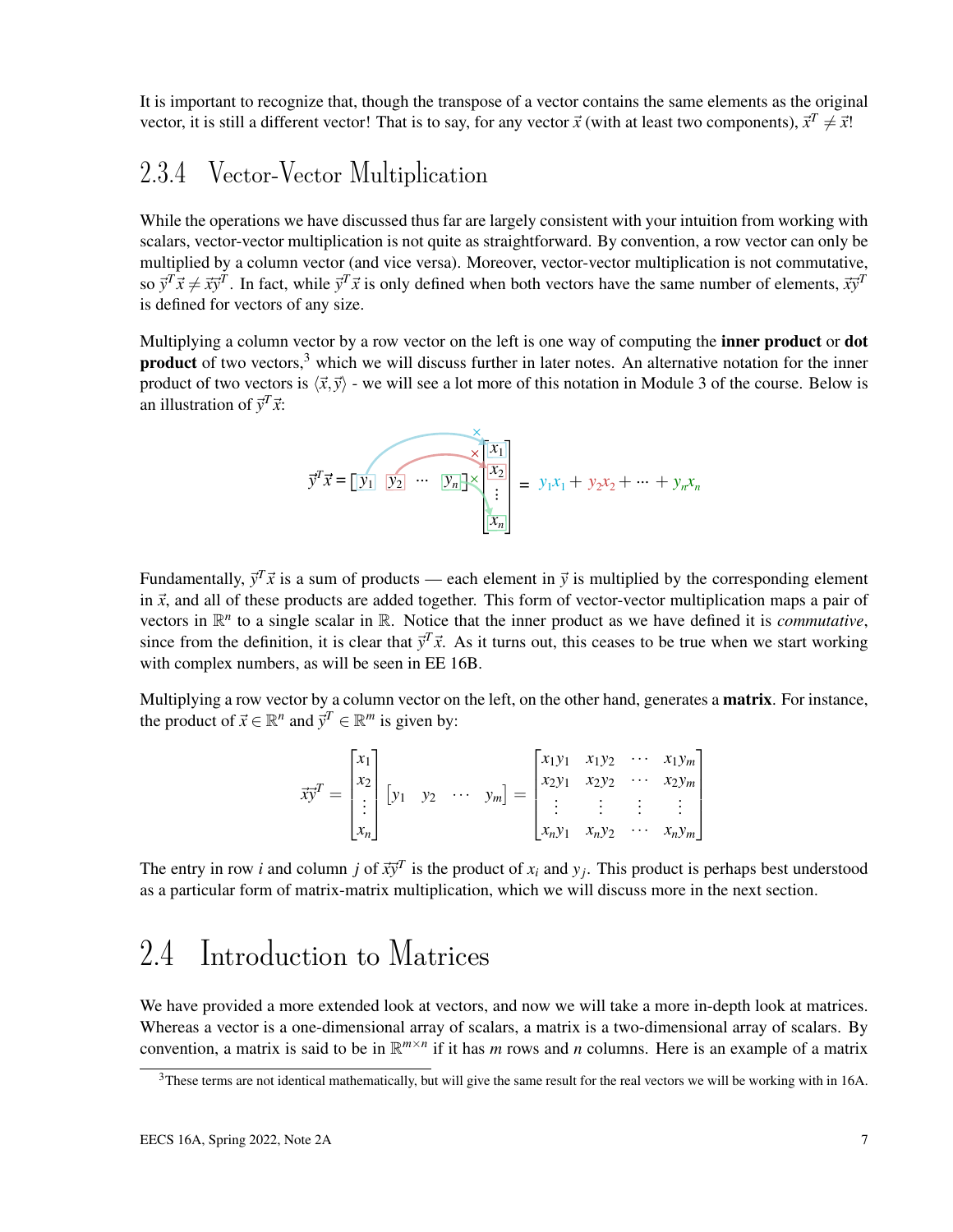$A \in \mathbb{R}^{m \times n}$ :

$$
A = \begin{bmatrix} A_{11} & \cdots & A_{1n} \\ \vdots & \ddots & \vdots \\ A_{m1} & \cdots & A_{mn} \end{bmatrix}
$$

*Remark.* Matrices are often represented by capital letters (e.g. *A*), sometimes in boldface (e.g. A). In these notes, we will use non-bolded capital letters to indicate matrices. Subscripts are typically used to specify an element of a matrix, with the first subscript corresponding the row index and the second corresponding to the column index.

A matrix is said to be **square** if  $m = n$  (that is, if the number of rows and number of columns are equal). Just as we could compute the **transpose** of a vector by transforming rows into columns, we can compute the transpose of a matrix,  $A<sup>T</sup>$ , where the rows of  $A<sup>T</sup>$  are the (transposed) columns of A:

| $A_{11}$ | $A_{m1}$ |
|----------|----------|
|          |          |
| $A_{1n}$ | $A_{nm}$ |

Mathematically,  $A^T$  is the  $n \times m$  matrix given by  $(A^T)_{ij} = A_{ji}$ . A square matrix is said to be **symmetric** if  $A = A^T$ , which means that  $A_{ij} = A_{ji}$  for all *i* and *j*.

## 2.4.1 Examples of Matrices

You have already seen some examples of matrices in previous notes, where we used them as a shorthand to represent a system of linear equations when we discussed Gaussian elimination. There are many other ways matrices can be useful; we will provide a few examples here.

**Example 2.10 (Illumination pattern)**: The imaging lab, in which individual pixels are illuminated by a projector, is very similar to the tomography example, in which individual bottles are illuminated depending on the angle of light being applied to the box. The pixel illumination pattern can similarly be represented as a square matrix of 1's and 0's, with a row for each photodiode measurement and a column for each pixel in the image. If a particular pixel is illuminated during a particular measurement, the matrix contains a 1 at the appropriate row and column index; otherwise, it contains a 0. In the tomography example, we set up a system of linear equations and built a matrix of coefficient weights corresponding to which bottle was included within a particular measurement.

Example 2.11 (Water pumps): Imagine a city with three water reservoirs, creatively labeled *A*, *B*, and *C*. At the end of each day,  $\frac{1}{2}$  of the water in reservoir *A* is transferred to reservoir *B* while the remainder stays in  $A, \frac{1}{4}$  $\frac{1}{4}$  of the water in *B* is transferred to *A* while the remainder goes to *C*, and the water in reservoir *C* is split evenly between all three reservoirs. We can draw the water transfer as the following diagram, called a directed graphical model, where a directed arrow indicates that each evening, the labeled fraction of water moves from one reservoir to another: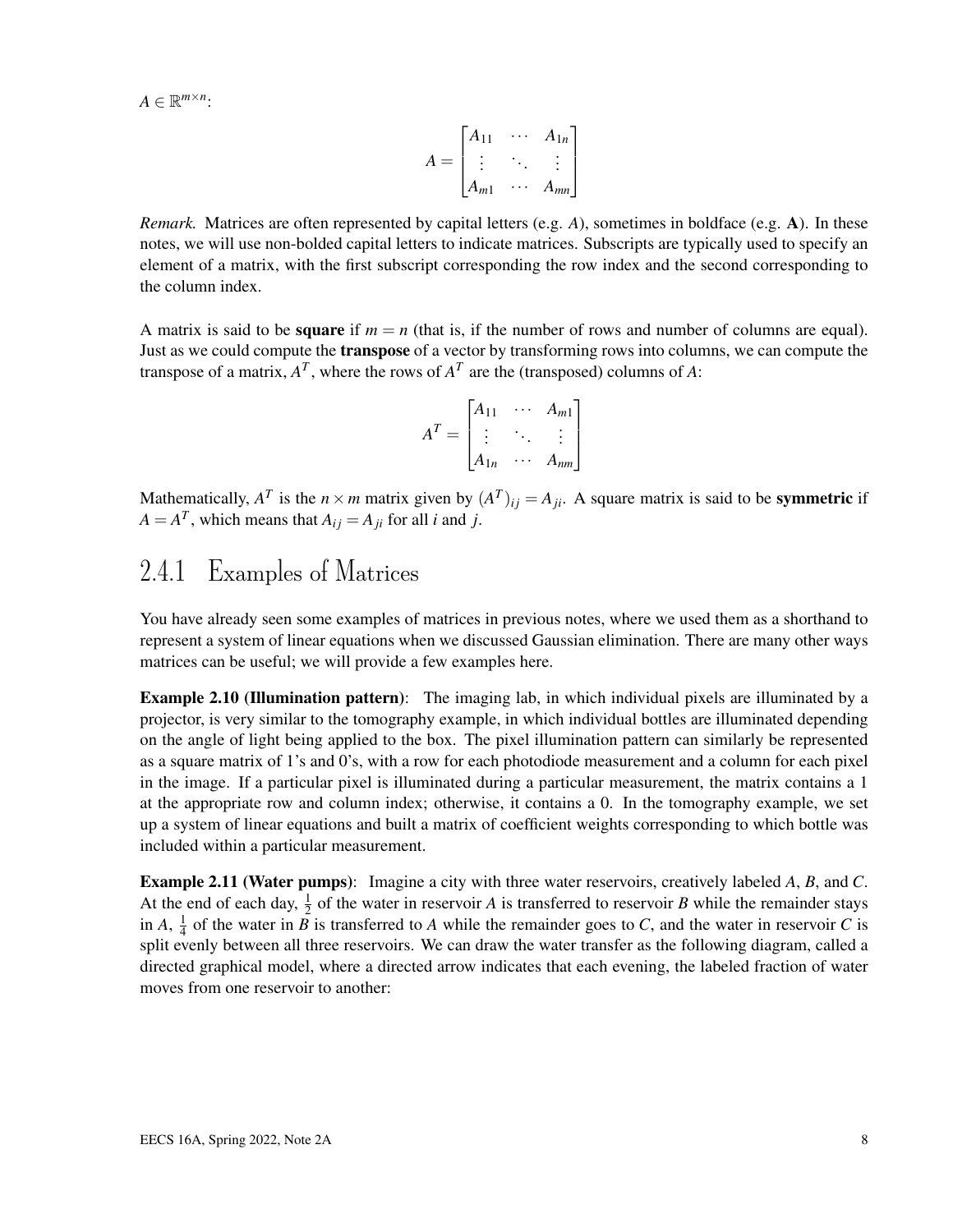

We can describe this pump system as a matrix *P* with 3 rows and 3 columns, with entries that describe the fraction of water that flows from each reservoir (represented by columns) to each of the other reservoirs (represented by rows) each evening:

$$
P = \begin{bmatrix} P_{A \to A} & P_{B \to A} & P_{C \to A} \\ P_{A \to B} & P_{B \to B} & P_{C \to B} \\ P_{A \to C} & P_{B \to C} & P_{C \to C} \end{bmatrix} = \begin{bmatrix} \frac{1}{2} & \frac{1}{4} & \frac{1}{3} \\ \frac{1}{2} & 0 & \frac{1}{3} \\ 0 & \frac{3}{4} & \frac{1}{3} \end{bmatrix}
$$

Later, we will see how this formulation of a matrix can be used to model the dynamics of systems.

### 2.4.2 Special Matrices

Definition 2.5 (Zero Matrix): Similar to a zero vector, a zero matrix is a matrix with all components equal to zero. It is usually just represented as 0, where its size is implied from context. Here is an example of a  $2 \times 2$  zero matrix:

$$
0 = \begin{bmatrix} 0 & 0 \\ 0 & 0 \end{bmatrix}
$$

**Definition 2.6 (Identity Matrix):** An identity matrix, often written as *I*, is a square matrix whose diagonal elements are 1 and whose off-diagonal elements are all 0. Here is an example of the  $3 \times 3$  identity matrix:

|                 |                 | 0              |                                             |  |
|-----------------|-----------------|----------------|---------------------------------------------|--|
| $\cal I$<br>$=$ | $\vert 0 \vert$ |                | $\begin{bmatrix} 0 \\ 0 \\ 1 \end{bmatrix}$ |  |
|                 | $\vert 0$       | $\overline{0}$ |                                             |  |

Note that the column vectors (and the transpose of the row vectors) of an  $n \times n$  identity matrix are the unit vectors in  $\mathbb{R}^n$ . The identity matrix is useful because multiplying it with a vector  $\vec{x}$  will leave the vector unchanged - in other words,  $I\vec{x} = \vec{x}$ . We will prove this fact later in this note, after we introduce the definition of matrix-vector multiplication.

In fact, we will see that multiplying a square matrix by an identity matrix of the same size will yield the same initial matrix:  $AI = IA = A$  (we will discuss matrix-matrix multiplication further in the next note).

## 2.4.3 Column vs Row Perspective

The water reservoir matrix example makes it clear that both the rows and the columns of a matrix have importance. The rows represent the perspective of the water in each reservoir for the next day — each row tells what proportion of water a reservoir will draw from the other reservoirs. The columns represent the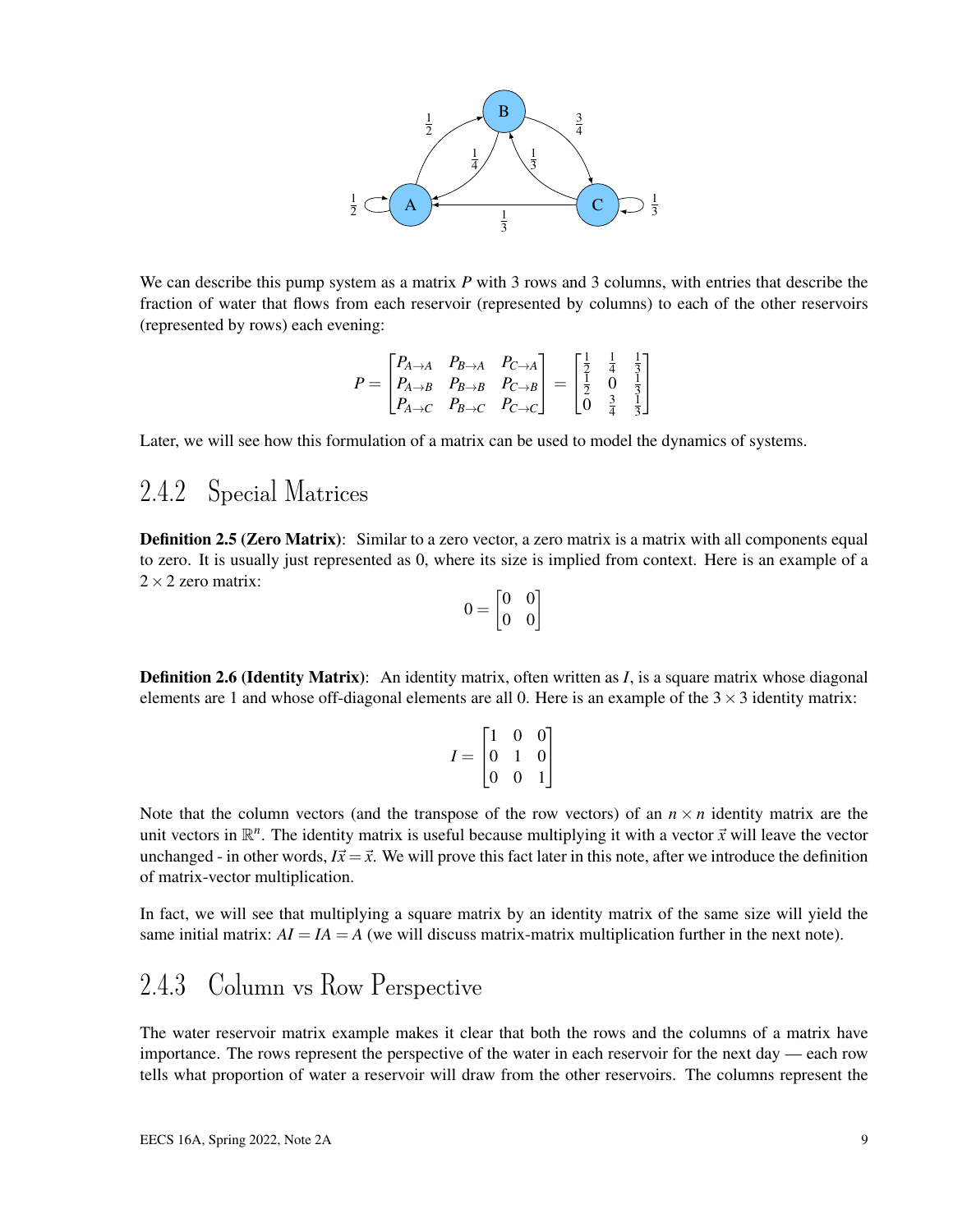perspective of the current time's water in a particular reservoir — each column indicates how that water will be distributed between the other reservoirs the next day.

This complements the interpretation of rows and columns that come from the system-of-linear-equations perspective of doing experiments. There, each row of the matrix represents a particular experiment that took one particular measurement. For a given row, the coefficient entries represent how much the corresponding state variable affects the outcome of this *particular* experiment. In contrast, the columns represent the influence of a particular state variable on the *collection* of experiments taken together. These perspectives come in handy in interpreting matrix multiplication.

# 2.5 Matrix Operations

# 2.5.1 Matrix Addition

Two matrices of the same size can be added together by adding their corresponding components. For instance, we can add two matrices *A* and *B* (both in  $\mathbb{R}^{m \times n}$ ) as follows:

$$
A + B = \begin{bmatrix} A_{11} & A_{12} & \dots & A_{1n} \\ A_{21} & A_{22} & \dots & A_{2n} \\ \vdots & \vdots & & \vdots \\ A_{m1} & A_{m2} & \dots & A_{mn} \end{bmatrix} + \begin{bmatrix} B_{11} & B_{12} & \dots & B_{1n} \\ B_{21} & B_{22} & \dots & B_{2n} \\ \vdots & \vdots & & \vdots \\ B_{m1} & B_{m2} & \dots & B_{mn} \end{bmatrix} = \begin{bmatrix} A_{11} + B_{11} & A_{12} + B_{12} & \dots & A_{1n} + B_{1n} \\ A_{21} + B_{21} & A_{22} + B_{22} & \dots & A_{2n} + B_{2n} \\ \vdots & & \vdots & & \vdots \\ A_{m1} + B_{m1} & A_{m2} + B_{m2} & \dots & A_{mn} + B_{mn} \end{bmatrix}
$$

Here is a specific example of adding two  $3 \times 2$  matrices:

|  | $\begin{bmatrix} -1 & 3 \\ 3.5 & 2 \\ 0 & -0.1 \end{bmatrix} + \begin{bmatrix} 2 & -1 \\ -1 & -2 \\ 3 & 0.1 \end{bmatrix} = \begin{bmatrix} 1 & 2 \\ 2.5 & 0 \\ 3 & 0 \end{bmatrix}$ |  |  |  |
|--|--------------------------------------------------------------------------------------------------------------------------------------------------------------------------------------|--|--|--|

Note that if two matrices are not the same size, we cannot add them. Intuitively, this is because there is no obvious way to pair up each of their entries.

Properties of Matrix Addition: Just as many of the properties of scalar addition hold for vector addition, many of the same properties hold for matrix addition as well. For three matrices *A*, *B*, and *C* of the same size (and a zero matrix of the same size), the following properties are true:

| <b>Commutativity:</b>              | $A+B = B+A$    |  |
|------------------------------------|----------------|--|
| Associativity: $(A+B)+C = A+(B+C)$ |                |  |
| <b>Additive identity:</b>          | $A+0 = A$      |  |
| <b>Additive inverse:</b>           | $A + (-A) = 0$ |  |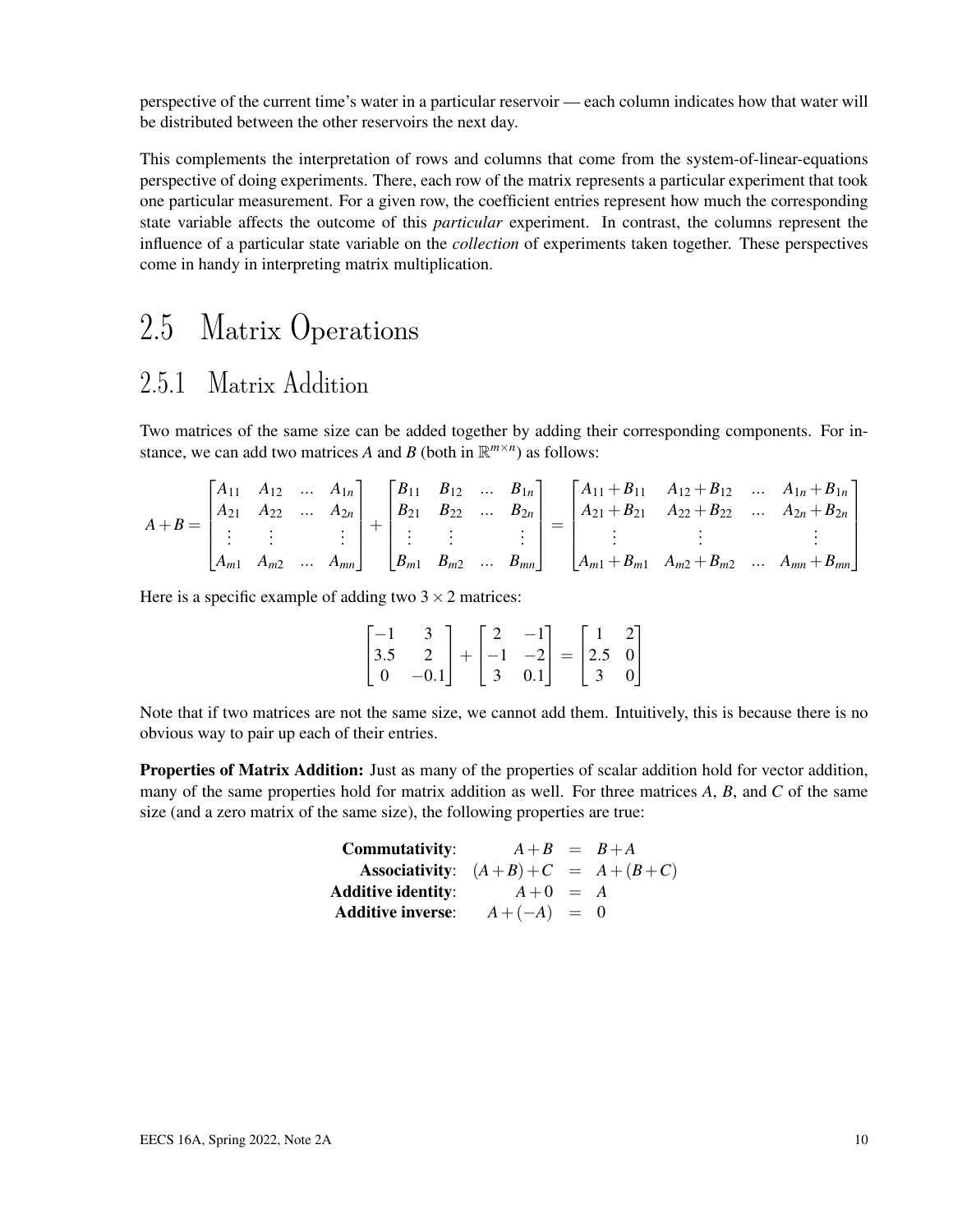### 2.5.2 Scalar-Matrix Multiplication

As with scalar-vector multiplication, multiplying a matrix by a scalar requires multiplying each component of the matrix by that scalar. For instance, to multiply a scalar  $\alpha$  by a matrix  $A \in \mathbb{R}^{m \times n}$ , we do the following:

$$
\alpha A = \alpha \begin{bmatrix} A_{11} & A_{12} & \dots & A_{1n} \\ A_{21} & A_{22} & \dots & A_{2n} \\ \vdots & \vdots & & \vdots \\ A_{m1} & A_{m2} & \dots & A_{mn} \end{bmatrix} = \begin{bmatrix} \alpha A_{11} & \alpha A_{12} & \dots & \alpha A_{1n} \\ \alpha A_{21} & \alpha A_{22} & \dots & \alpha A_{2n} \\ \vdots & & \vdots & & \vdots \\ \alpha A_{m1} & \alpha A_{m2} & \dots & \alpha A_{mn} \end{bmatrix}
$$

Here is a specific example for a  $3 \times 2$  matrix:

$$
(-3)\begin{bmatrix} -1 & 3 \\ 3.5 & 2 \\ 0 & -0.1 \end{bmatrix} = \begin{bmatrix} 3 & -9 \\ -10.5 & -6 \\ 0 & 0.3 \end{bmatrix}
$$

Example 2.12 (Negative Matrix): To obtain a negative matrix −*A*, we can just multiply the original matrix *A* by the scalar  $-1$ . In other words,  $-A = -1 \times A$ .

**Example 2.13 (Zero Matrix):** We can obtain the zero matrix by multiplying any matrix by  $0: 0 \times A = 0$ 

Properties of Scalar-Matrix Multiplication: Scalar-matrix multiplication has many of the same properties as scalar-scalar multiplication and scalar-vector multiplication. Specifically, for scalars  $\alpha, \beta$  and matrices  $A, B \in \mathbb{R}^{m \times n}$ , the following properties hold:

> Associativity:  $(\alpha \beta) \times A = (\alpha) \times (\beta A)$ Distributivity:  $(\alpha + \beta) \times A = \alpha A + \beta A$  and  $\alpha(A + B) = \alpha A + \alpha B$ **Multiplicative identity:**  $1 \times A = A$

#### 2.5.3 Matrix-Vector Multiplication

A matrix  $A \in \mathbb{R}^{m \times n}$  and a vector  $\vec{x} \in \mathbb{R}^n$  can be multiplied together to create a new vector of length *m* as follows:  $F_{\rm A}$ *A*<sup>11</sup> *A*<sup>12</sup> ... *A*1*<sup>n</sup>*

$$
A\vec{x} = \begin{bmatrix} A_{11} & A_{12} & \dots & A_{1n} \\ A_{21} & A_{22} & \dots & A_{2n} \\ \vdots & \vdots & & \vdots \\ A_{m1} & A_{m2} & \dots & A_{mn} \end{bmatrix} \begin{bmatrix} x_1 \\ x_2 \\ \vdots \\ x_n \end{bmatrix} = \begin{bmatrix} A_{11}x_1 + A_{12}x_2 + \dots + A_{1n}x_n \\ A_{21}x_1 + A_{22}x_2 + \dots + A_{2n}x_n \\ \vdots \\ A_{m1}x_1 + A_{m2}x_2 + \dots + A_{mn}x_n \end{bmatrix}
$$

Each entry of the resulting vector is the inner product of the corresponding row of *A* with  $\vec{x}$ :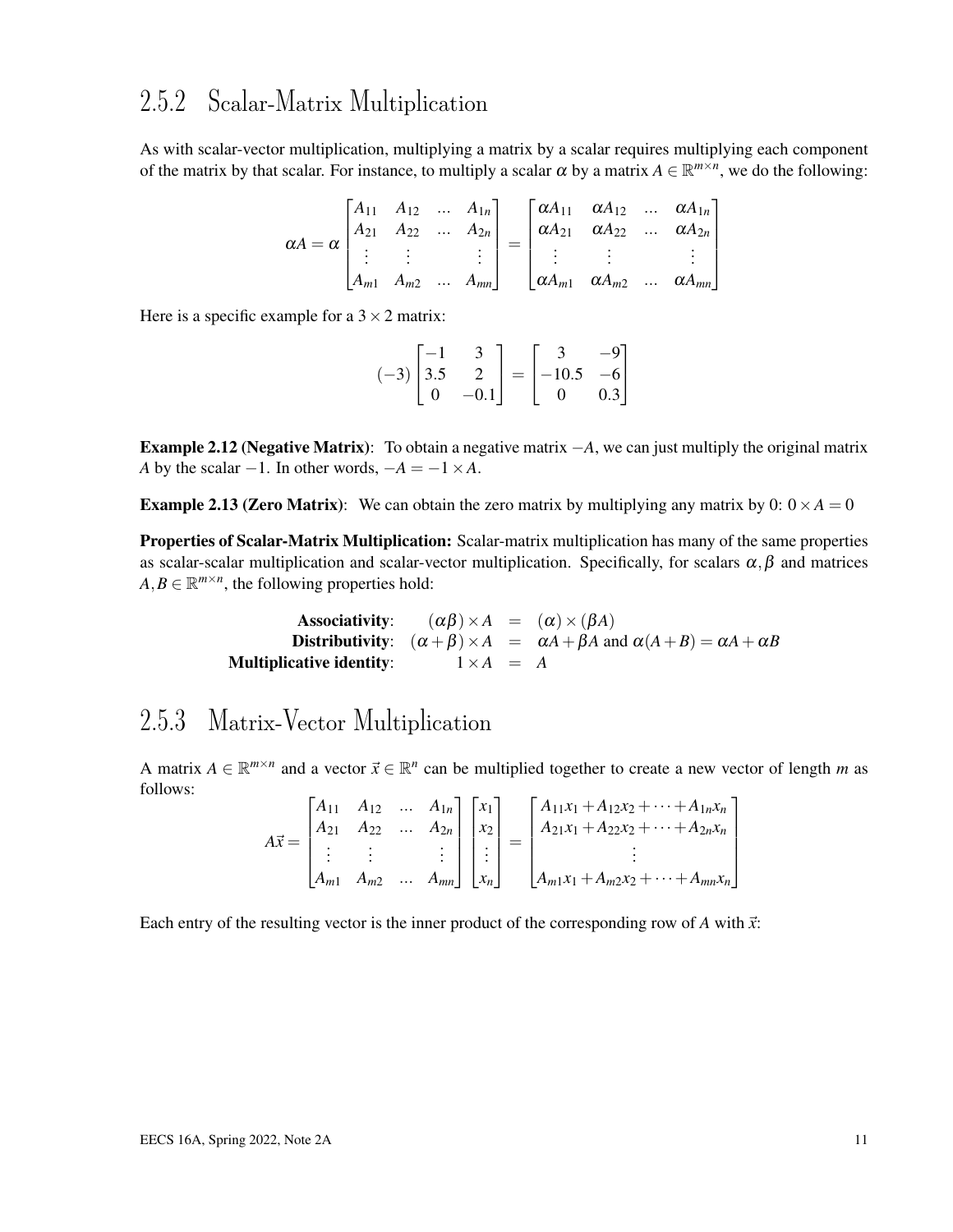$$
Row 1: \begin{bmatrix} A_{11} & A_{12} & \cdots & A_{1n} \\ A_{21} & A_{22} & \cdots & A_{2n} \\ \vdots & \vdots & & \vdots \\ A_{m1} & A_{m2} & \cdots & A_{mn} \end{bmatrix} \times \begin{bmatrix} x_1 \\ x_2 \\ x_3 \\ \vdots \\ x_n \end{bmatrix} = \begin{bmatrix} A_{11}x_1 + A_{12}x_2 + \cdots + A_{1n}x_n \\ A_{21}x_1 + A_{22}x_2 + \cdots + A_{2n}x_n \\ \vdots \\ A_{m1}x_1 + A_{m2}x_2 + \cdots + A_{nm}x_n \end{bmatrix}
$$
  
Row 2: 
$$
\begin{bmatrix} A_{11} & A_{12} & A_{12} & A_{1n} \\ \vdots & \vdots & & \vdots \\ A_{m1} & A_{m2} & \cdots & A_{mn} \end{bmatrix} \times \begin{bmatrix} x_1 \\ x_2 \\ x_3 \\ \vdots \\ x_n \end{bmatrix} = \begin{bmatrix} A_{11}x_1 + A_{12}x_2 + \cdots + A_{1n}x_n \\ A_{21}x_1 + A_{22}x_2 + \cdots + A_{2n}x_n \\ \vdots \\ A_{m1}x_1 + A_{m2}x_2 + \cdots + A_{mn}x_n \end{bmatrix}
$$
  
Row *m*:
$$
\begin{bmatrix} A_{11} & A_{12} & A_{12} & A_{1n} \\ A_{21} & A_{22} & A_{2n} \\ \vdots & \vdots & \vdots \\ A_{m1} & A_{m2} & \cdots & A_{mn} \end{bmatrix} \times \begin{bmatrix} x_1 \\ x_2 \\ x_3 \\ \vdots \\ x_n \end{bmatrix} = \begin{bmatrix} A_{11}x_1 + A_{12}x_2 + \cdots + A_{1n}x_n \\ A_{21}x_1 + A_{22}x_2 + \cdots + A_{2n}x_n \\ \vdots \\ A_{m1}x_1 + A_{m2}x_2 + \cdots + A_{mn}x_n \end{bmatrix}
$$

Mathematically speaking, if we say  $A\vec{x} = \vec{b}$ , with  $A \in \mathbb{R}^{m \times n}$ ,  $\vec{x} \in \mathbb{R}^n$ , and  $\vec{b} \in \mathbb{R}^m$ , element *i* of  $\vec{b}$  can be calculated as follows:

$$
b_i = \sum_{j=1}^n A_{ij} x_j
$$

We can also see that the matrix-vector product can be rewritten as a sum of vectors, which can be expressed as a linear combination of the columns of *A*:

$$
A\vec{x} = \begin{bmatrix} A_{11}x_1 + A_{12}x_2 + \dots + A_{1n}x_n \\ A_{21}x_1 + A_{22}x_2 + \dots + A_{2n}x_n \\ \vdots \\ A_{m1}x_1 + A_{m2}x_2 + \dots + A_{mn}x_n \end{bmatrix} = \begin{bmatrix} A_{11}x_1 \\ A_{21}x_1 \\ \vdots \\ A_{m1}x_1 \end{bmatrix} + \begin{bmatrix} A_{12}x_2 \\ A_{22}x_2 \\ \vdots \\ A_{m2}x_2 \end{bmatrix} + \dots + \begin{bmatrix} A_{1n}x_n \\ A_{2n}x_n \\ \vdots \\ A_{mn}x_n \end{bmatrix}
$$

$$
= x_1 \begin{bmatrix} A_{11} \\ A_{21} \\ \vdots \\ A_{m1} \end{bmatrix} + x_2 \begin{bmatrix} A_{12} \\ A_{22} \\ \vdots \\ A_{m2} \end{bmatrix} + \dots + x_n \begin{bmatrix} A_{1n} \\ A_{2n} \\ \vdots \\ A_{mn} \end{bmatrix}
$$

How can this be interpreted? Consider the following example:

$$
\begin{bmatrix} -1 & 3 \\ 3.5 & 2 \\ 0 & -0.1 \end{bmatrix} \begin{bmatrix} 0 \\ 1 \end{bmatrix} = \begin{bmatrix} 3 \\ 2 \\ -0.1 \end{bmatrix}
$$

Multiplying a matrix by a standard unit vector effectively selects a single column of the matrix — in this case, the second column. Matrix-vector multiplication is a way to compute a linear combination of the columns in the matrix, where the weights are given by the vector that is being multiplied.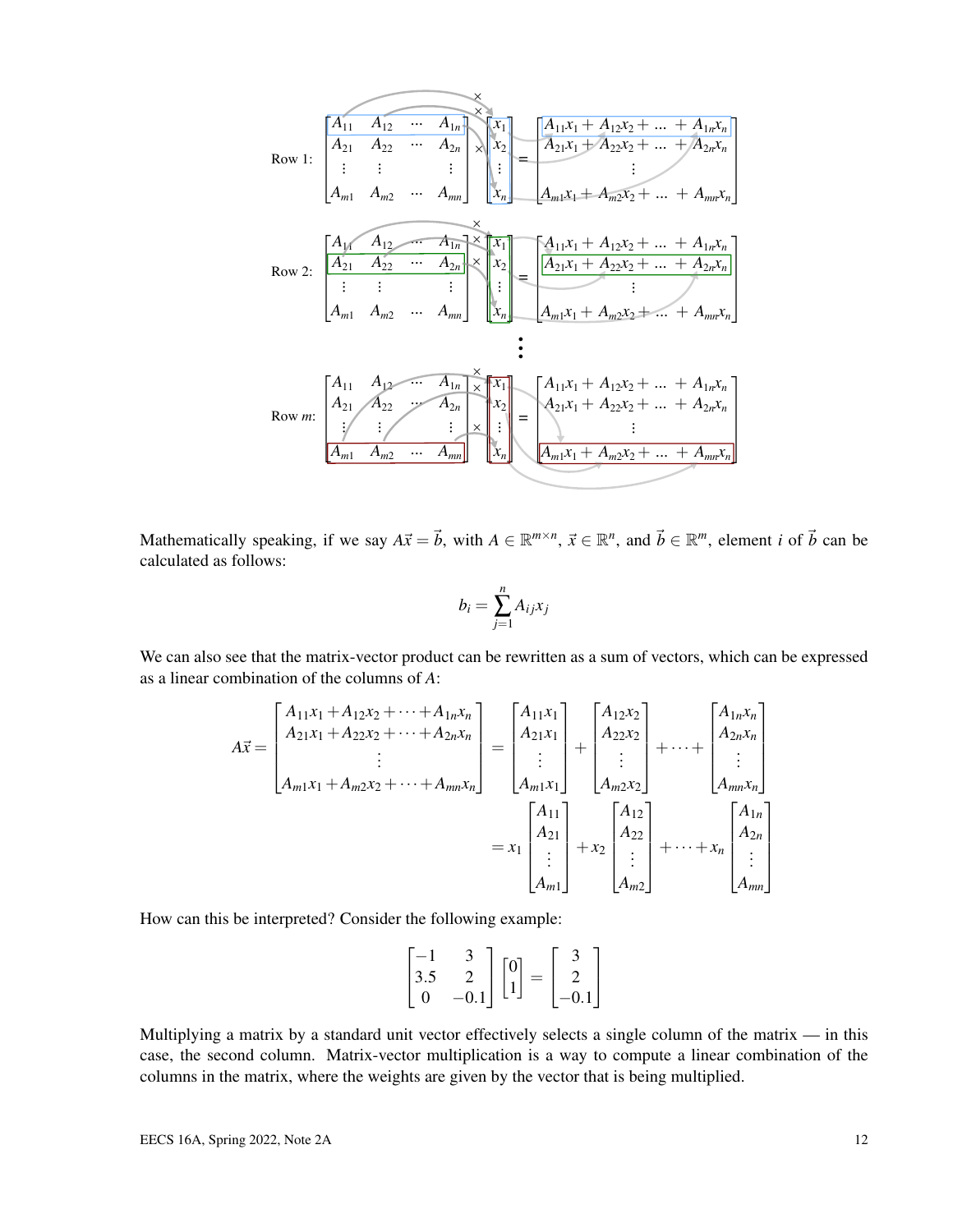A particular example of matrix-vector multiplication occurs when the matrix we're using is the identity matrix. Earlier, we mentioned that  $I\vec{x} = \vec{x}$  for all vectors  $\vec{x}$ . Now, let's try to prove this. Assume that  $\vec{x}$  is *n*-dimensional, so we can write

$$
\vec{x} = \begin{bmatrix} x_1 & x_2 & \cdots & x_n \end{bmatrix}^T.
$$

Now, by the above definition of matrix-vector multiplication, we see that

$$
I\vec{x} = \begin{bmatrix} \sum_{j=1}^{n} I_{1j}x_j \\ \sum_{j=1}^{n} I_{2j}x_j \\ \dots \\ \sum_{j=1}^{n} I_{nj}x_j \end{bmatrix}
$$

However, recall that the identity matrix has 0s everywhere except along its main diagonal, where it has 1s. In other words, we can express its elements as

$$
I_{ij} = 0 \quad \text{if } i \neq j
$$
  

$$
I_{ij} = 1 \quad \text{if } i = j.
$$

Thus, we can write a single term of  $I\vec{x}$  as

$$
(I\vec{x})_i = \sum_{j=1}^n I_{ij}x_j
$$
  
=  $I_{i1}x_1 + I_{i2}x_2 + ... + I_{in}x_n$   
=  $0 \cdot x_1 + 0 \cdot x_2 + ... + 0 \cdot x_{i-1} + 1 \cdot x_i + 0 \cdot x_{i+1} + ... + 0 \cdot x_n$   
=  $\vec{x}_i$ .

But of course, if  $(I\vec{x})_i = x_i$  for all *i*, then

$$
I\vec{x} = \vec{x},
$$

as if all the components of two vectors are equal, then the two vectors are themselves equal. So we have now proven that multiplying the identity matrix with a vector leaves the vector unchanged, as we expected.

### 2.5.4 Vectors as Matrices

So far, we have been treating matrices and vectors as entirely different mathematical objects. However, the notation we're using makes no distinction between an  $n \times 1$  matrix and a column vector with *n* components - is this a cause for concern?

As it turns out, this isn't too big of a deal. Why? Because column vectors are very similar  $n \times 1$  matrices, and behave almost the same way. Let's see why!

Specifically, let's look at what properties we defined column vectors to have, and see whether they work the same way were we to treat them as  $n \times 1$  matrices instead. Throughout, we will consider the column vector

$$
\vec{x} = \begin{bmatrix} x_1 & x_2 & \dots & x_n \end{bmatrix}^T,
$$

treating it as both a column vector and an  $n \times 1$  matrix in order to verify that it behaves the same way in either case.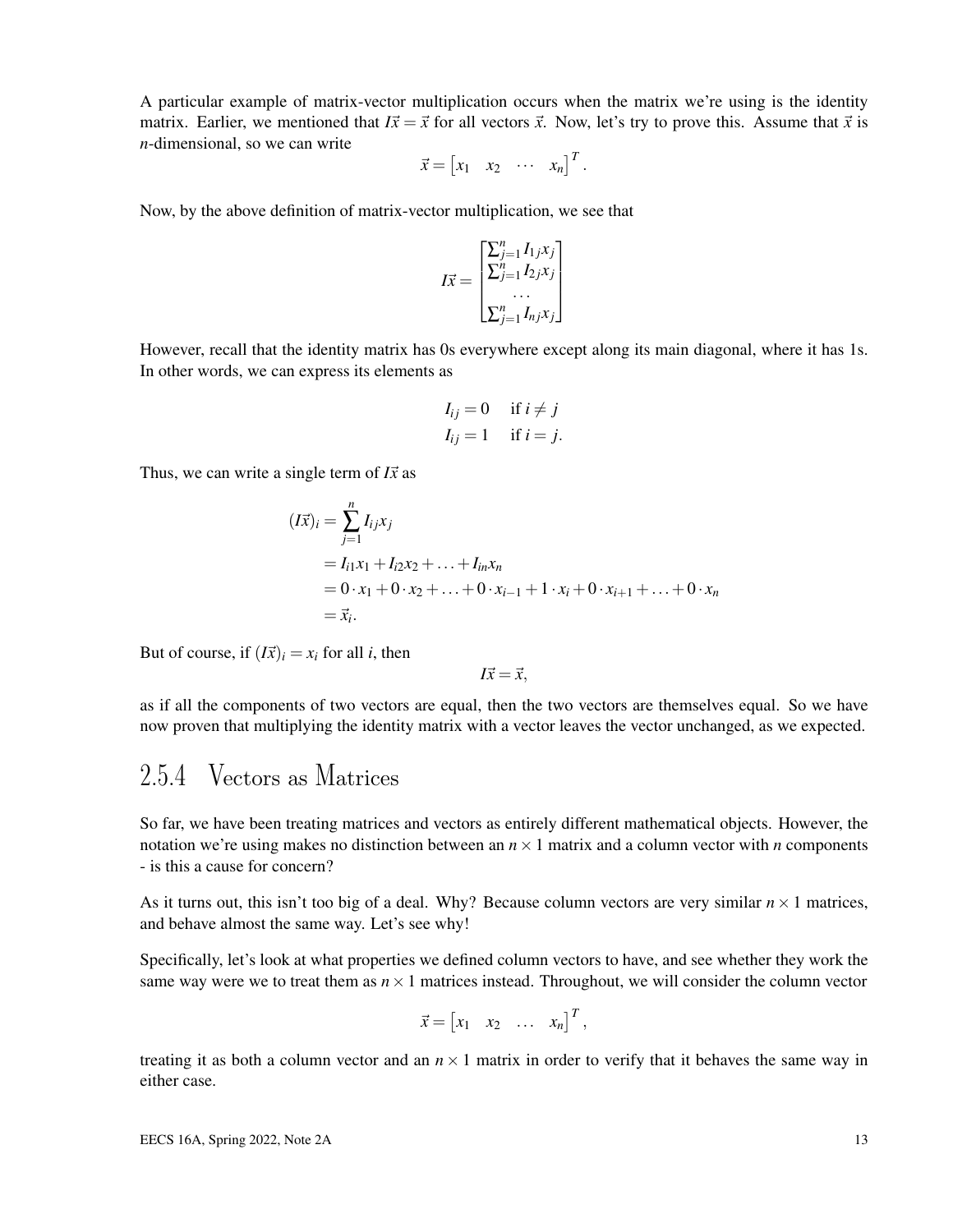• Vector-Scalar Multiplication: Earlier, we said that multiplying a scalar with a column vector was the same thing as multiplying each component of that vector by the scalar. Thus, viewing  $\vec{x}$  as a vector,

$$
\alpha \vec{x} = \begin{bmatrix} \alpha x_1 & \alpha x_2 & \dots & \alpha x_n \end{bmatrix}^T.
$$

We also said that multiplying a scalar with an arbitrary matrix was the same thing as multiplying each component of that matrix by the scalar. Thus, viewing  $\vec{x}$  as a matrix, we see again that

$$
\alpha \vec{x} = \begin{bmatrix} \alpha x_1 & \alpha x_2 & \dots & \alpha x_n \end{bmatrix}^T.
$$

Clearly, therefore, treating a column vector as a matrix doesn't affect how we multiply it with scalars, since our definitions of scalar-vector and scalar-matrix multiplication coincide for column vectors.

• Vector-Vector Addition: In a similar manner, since both vector-vector addition and matrix-matrix addition require us to add each pair of corresponding components, it is clear that the two definitions of addition both yield the same results.

First, let  $\vec{y} = \begin{bmatrix} y_1 & y_2 & \dots & y_n \end{bmatrix}^T$ . From the pure vector perspective, we defined

$$
\vec{y}^T \vec{x} = \sum_{i=1}^n x_i y_i.
$$

Now, let's treat  $\vec{y}^T$  as an  $1 \times n$  matrix, rather than as a row vector. From the linear combination interpretation of matrix multiplication, we see that

$$
\begin{bmatrix} y_1 & y_2 & \dots & y_n \end{bmatrix} \begin{bmatrix} x_1 \\ x_2 \\ \dots \\ x_n \end{bmatrix} = x_1 \begin{bmatrix} y_1 \end{bmatrix} + x_2 \begin{bmatrix} y_2 \end{bmatrix} + \dots + x_n \begin{bmatrix} y_n \end{bmatrix} = \begin{bmatrix} \sum_{i=1}^n x_i y_i \end{bmatrix} = \sum_{i=1}^n x_i y_i.
$$

Again, we get the same result in either case.

In a later note, we will see that the same is true for row vectors, so we can treat vectors as a special class of matrices, and forget about the distinction between matrices and vectors entirely!

#### 2.5.5 Linear Systems of Equations

Now, we will return to linear systems of equations. Consider *n* unknowns:  $x_1$  through  $x_n$ . Let these unknowns satisfy *m* linear equations of the form

$$
a_{11}x_1 + a_{12}x_2 + \dots + a_{1n}x_n = b_1
$$
  
\n
$$
a_{21}x_1 + a_{22}x_2 + \dots + a_{2n}x_n = b_2
$$
  
\n
$$
\vdots
$$
  
\n
$$
a_{m1}x_1 + a_{m2}x_2 + \dots + a_{mn}x_n = b_m,
$$

where the  $a_{ij}$  and  $b_i$  are all scalar constants.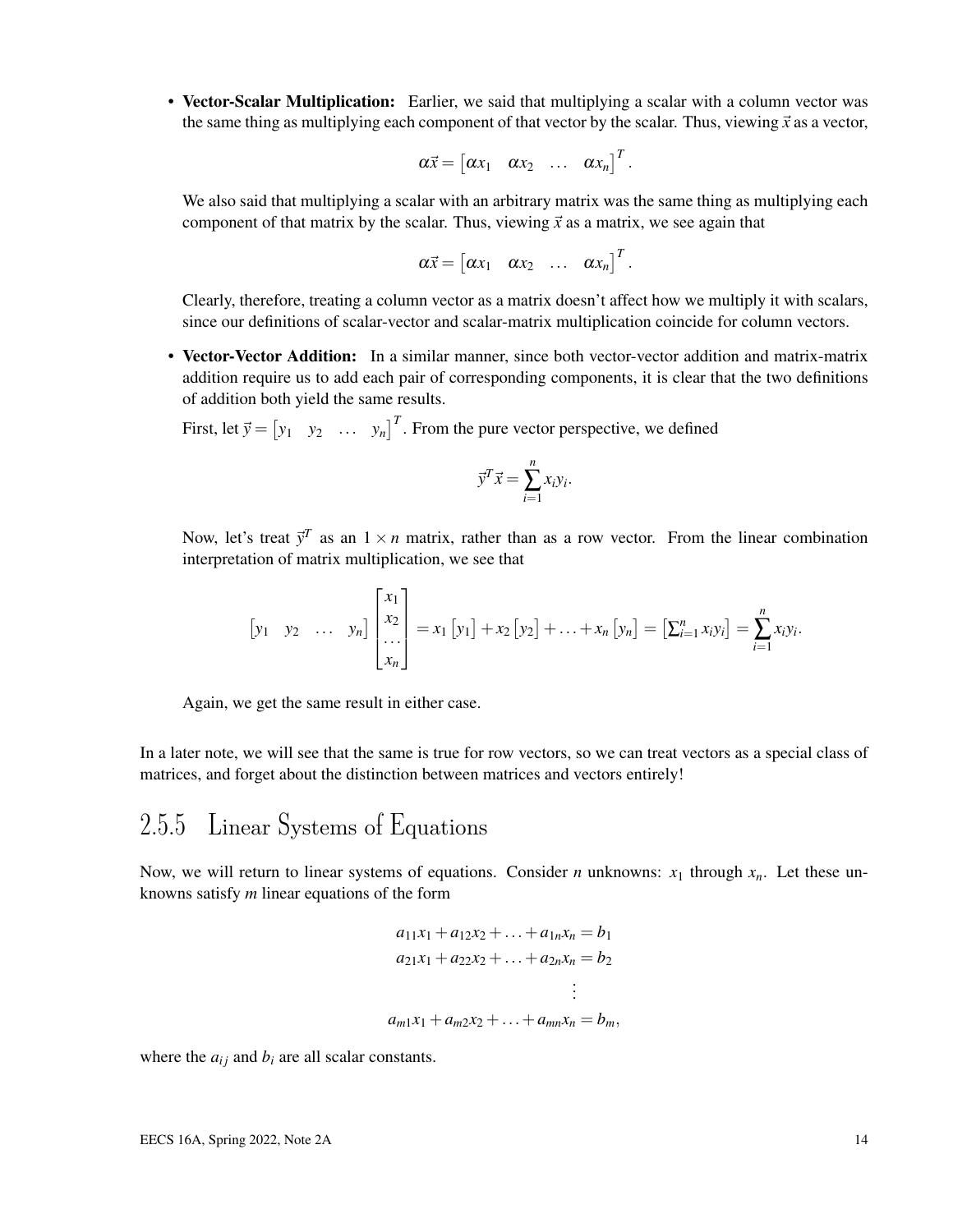Last time, we saw that we could represent this system by placing all its coefficients in the augmented matrix

$$
\left[\begin{array}{cccc|c} a_{11} & a_{12} & \cdots & a_{1n} & b_1 \\ a_{21} & a_{22} & \cdots & a_{2n} & b_2 \\ \vdots & \vdots & \ddots & \vdots & \vdots \\ a_{m1} & a_{m2} & \cdots & a_{mn} & b_m \end{array}\right].
$$

We then saw that we could also write this system in *matrix-vector* form, which looked like

| $a_{11}$ | $a_{12}$ | $a_{1n}$ | $\mathcal{X}_1$ |  |  |
|----------|----------|----------|-----------------|--|--|
| $a_{21}$ | $a_{22}$ | $a_{2n}$ | $\chi_2$        |  |  |
|          |          |          |                 |  |  |
| $a_{m1}$ |          | $a_{mn}$ |                 |  |  |
|          | $a_{m2}$ |          | $x_n$           |  |  |

Now that we understand how to multiply matrices with vectors, we can revisit this representation of systems of equations, to demonstrate that it is algebraically equivalent to the original system.

To do so, we can evaluate the matrix-vector multiplication on the left-hand-side, to obtain

$$
\begin{bmatrix} a_{11}x_1 + a_{12}x_2 + \dots + a_{1n}x_n \\ a_{21}x_1 + a_{22}x_2 + \dots + a_{1n}x_n \\ \vdots \\ a_{m1}x_1 + a_{m2}x_2 + \dots + a_{mn}x_n \end{bmatrix} = \begin{bmatrix} b_1 \\ b_2 \\ \vdots \\ b_m \end{bmatrix}.
$$

Notice that the left-hand-sides of our original system of equations have suddenly appeared as components of the vector on the left-hand-side! Since equating two vectors is the same as equating their corresponding coefficients, we can rewrite the above vector equation as a set of *n* scalar equations:

$$
a_{11}x_1 + a_{12}x_2 + \dots + a_{1n}x_n = b_1
$$
  
\n
$$
a_{21}x_1 + a_{22}x_2 + \dots + a_{2n}x_n = b_2
$$
  
\n
$$
\vdots
$$
  
\n
$$
a_{m1}x_1 + a_{m2}x_2 + \dots + a_{mn}x_n = b_m,
$$

which are exactly the equations in our linear system.

Thus, we have seen that matrix-vector form is not merely an alternate *notation* for a linear system of equations, but in fact is *algebraically equivalent* to the linear system, since we can use the definition of matrixvector multiplication to go from one to another.

## 2.5.6 State-Transition Matrices

Matrix-vector multiplication can also be employed in our water reservoir example. For instance, how would we calculate the next day's distribution of water in each reservoir? Below is the water flow graph for reference, where each blue circle represents one of three reservoirs (*A*, *B*, and *C*), and the labeled arrows indicate that a fraction of the water from one reservoir will be sent to another reservoir the next day: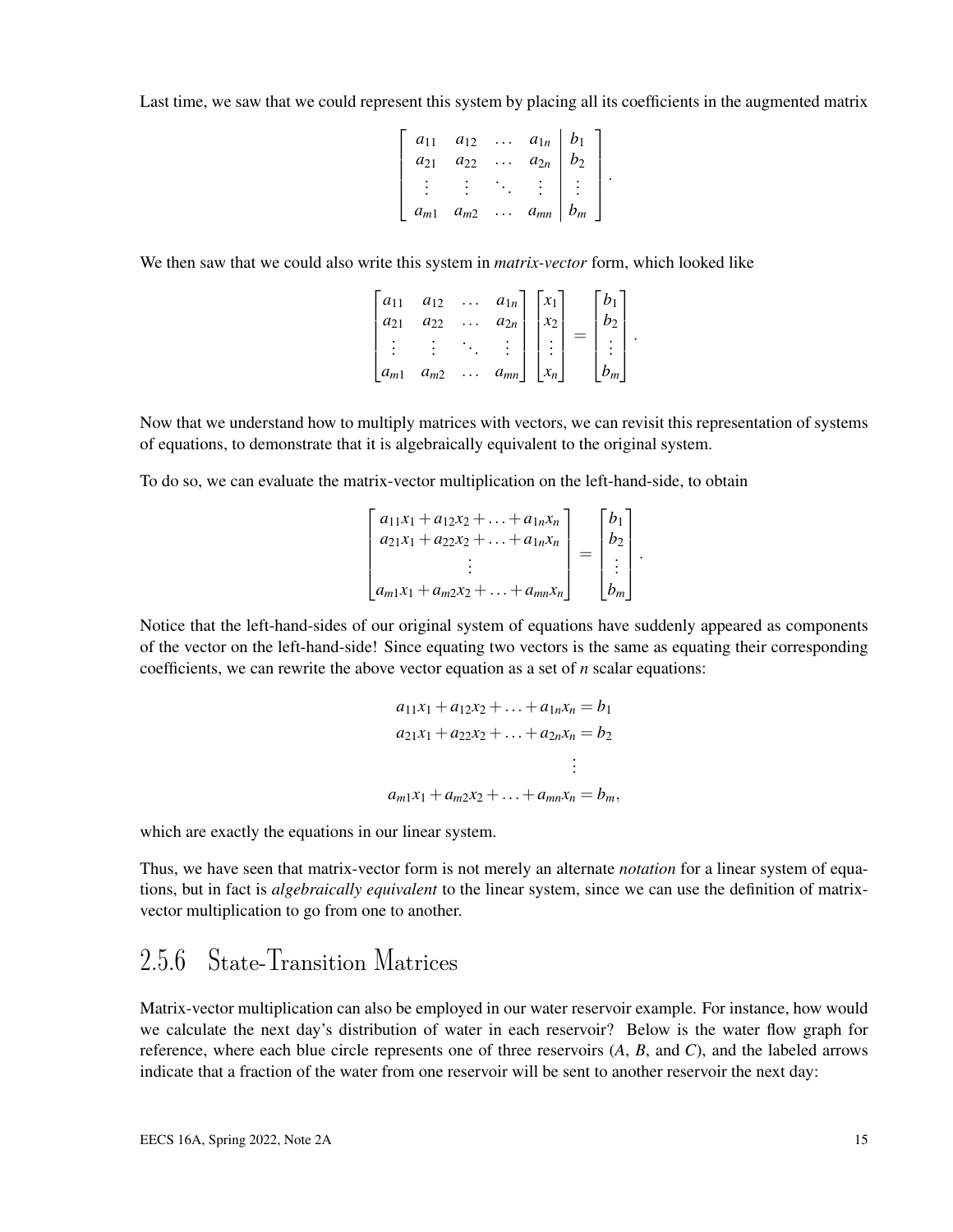

Say reservoirs A, B, and C contain  $x_A$ ,  $x_B$ , and  $x_C$  gallons of water, respectively. The amount of water each reservoir will contain the next day  $(x'_A, x'_B,$  and  $x'_C$ ) can be calculated by adding together the fraction of water from each reservoir that flows into a given reservoir:

$$
\begin{array}{rcl}\nx'_A &=& \frac{1}{2}x_A + \frac{1}{4}x_B + \frac{1}{3}x_C \\
x'_B &=& \frac{1}{2}x_A + \frac{1}{3}x_B + \frac{1}{3}x_C \\
x'_C &=& \frac{3}{4}x_B + \frac{1}{3}x_C\n\end{array}
$$

At this point, we can see that this is fundamentally a system of linear equations, which we saw from above can be rewritten in the form  $A\vec{x} = \vec{b}$ :

$$
\begin{bmatrix} \frac{1}{2} & \frac{1}{4} & \frac{1}{3} \\ \frac{1}{2} & 0 & \frac{1}{3} \\ 0 & \frac{3}{4} & \frac{1}{3} \end{bmatrix} \begin{bmatrix} x_A \\ x_B \\ x_C \end{bmatrix} = \begin{bmatrix} x'_A \\ x'_B \\ x'_C \end{bmatrix}
$$

From the equation above, we see that multiplying a vector of the initial contents of each reservoir by the pump transformation matrix will give a new vector with the distribution of water in each reservoir the next day. In other words, multiplying by the matrix tells us where the water ends up.

Here is where the linear combination interpretation of matrix-vector multiplication comes into play — if the first, second, and third columns of the pump matrix indicate how water from reservoirs *A*, *B*, and *C* (respectively) are divided, then if all of the water starts out in a particular distribution between the three reservoirs, it should also end up in the appropriate combination of the three columns of the matrix.

Additional Resources For more on matrix-vector multiplication, read *Strang* page 59. For additional practice with these ideas, try Problem Set 2.3 in *Strang*.

# 2.6 Practice Problems

Some of these practice problems are also available in an interactive form on the course website.

- 1. Is  $(\vec{x} + \vec{y})\mathbf{A}$  equivalent to  $\mathbf{A}(\vec{x} + \vec{y})$  where  $\vec{x}$  and  $\vec{y}$  are column vectors in  $\mathbb{R}^n$  and  $\mathbf{A}$  is an  $n \times n$  matrix?
- 2. True or False: If  $A^2 = 0$ , where 0 is the zero matrix, then  $A = 0$ .
- 3. Let A be a  $4 \times 4$  transformation matrix. You know that A  $\sqrt{ }$  $\Bigg\}$  $\overline{0}$ 1 0 0 1  $\Bigg\}$ =  $\sqrt{ }$  1 2 1 0 1  $\Bigg\}$ . If possible, find the second